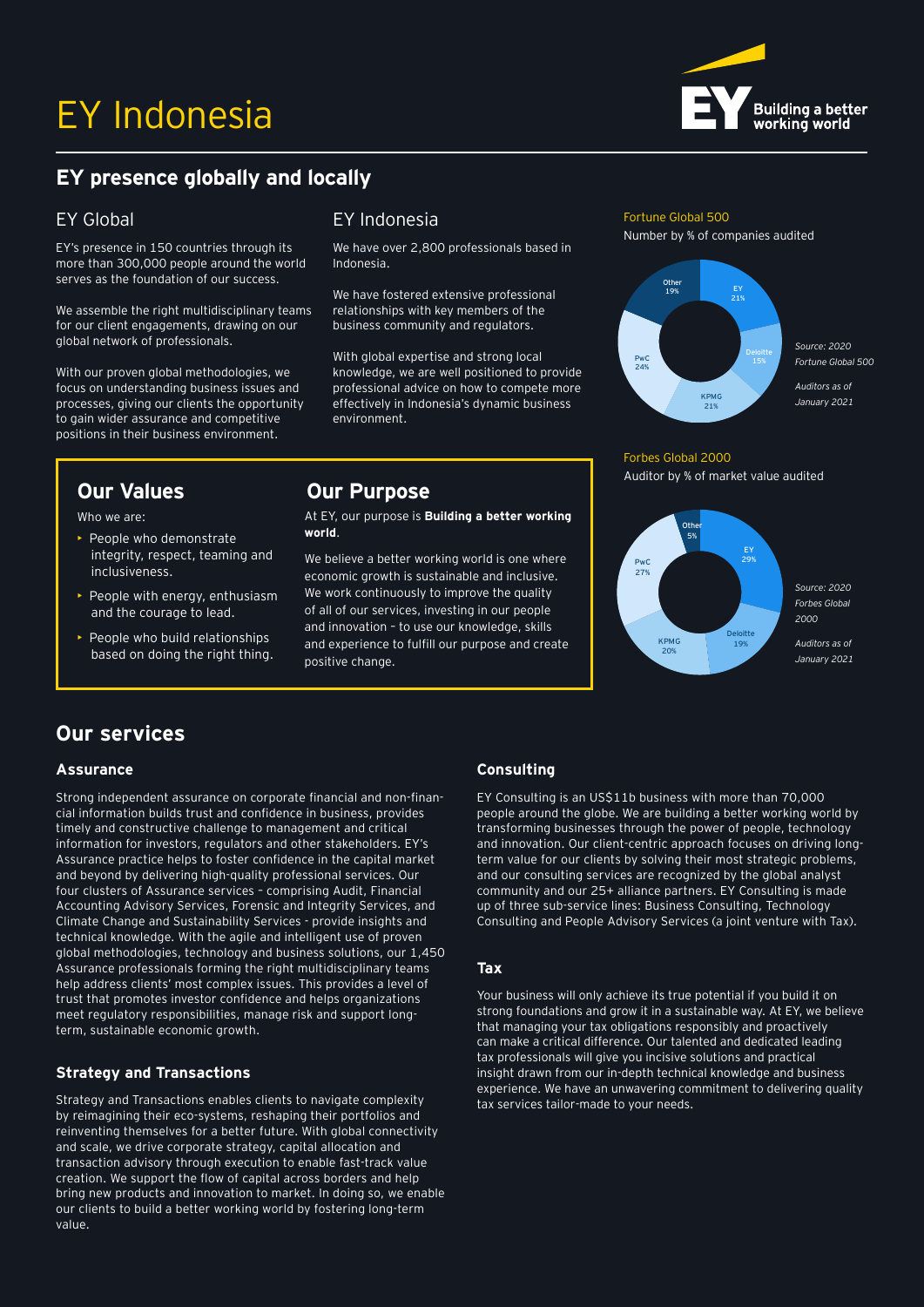### **Sectors we serve in Indonesia**



- Advance Manufacturing & Mobility • Banking & Capital Market
- 
- Insurance
	- Wealth & Asset Management
	- Government & Public Sector
	- Health Science & Wellness
	- Mining & Metals
	- Oil & Gas
- Power & Utilities
- Private Fquity
- Real Estate, Construction & Hospitality
- Technology, Media &
- Entertainment,Telecommunication (TMT)
- Agribusiness & Plantation
- **Retail**

### **Our services in more detail**

How EY makes a difference in delivering services. We assemble the right multidisciplinary teams, use consistent and proven global methodologies and tools and draw on the full breadth of EY's global reach, capabilities and experience. We can bring together the people you need, wherever you need them, to focus on your organization's issues and challenges.

#### **Assurance Services**

- Financial statements audit
- Financial statements review
- Agreed-upon procedures
- Pro-forma financial information review
- Transaction accounting and reporting

#### • Accounting support • IFRS advisory

- Internal control attestation
- (US SOX 404)
- (Japan regulatory requirement/J-SOX)

**International Tax and Transaction**

- Anti fraud improvement
- Dispute services
- Anti fraud risk assessment • Forensic data analytics

**People Advisory Services**

- Sustainability advisory
- Climate change

**Indirect Tax** 

#### **Tax Services**

#### **Business Tax**

- ▶ Tax controversy, litigation & dispute resolution Business tax compliance / Global compliance
- reporting
- ▶ Business fax advisory
- Inward foreign direct investment
- Assistance for statutory application & licenses
- Liquidation assistance
- Tax Accounting & Risk Advisory Services (TARAS)

#### **Strategy and Transaction Services**

#### **Transaction Support**

- Financial due diligence
- Debt/equity offering support
- Pre-IPO readiness
- Seller support services
- Revenue synergy analysis

### **Project Finance & PPP Advisory**

- Public & private sector PPP advisory
- Project finance advisory
- Government and corporate infrastructure advisory

#### **Consulting Services**

#### **Business Consulting**

- Business Transformation
- Enterprise Risk
- Finance
- Supply Chain and Operations
- Technology Risk
- Financial Services Risk

#### **Capital Transformation**

- M&A advisory services
- Valuation and business modeling services
- Capital and debt advisory services
- Capital markets lead advisory
- Sell-side transaction carve-out services
- Distressed corporate advisory services

• Global mobility immigration compliance and advisory services.

• Global mobility tax compliance and advisory services, such as expatriate tax services.

▶ Customs & international trade advisory & audit

▶ VAT/GST/sales tax advisory & compliance

- Transaction integration services
- Transaction effectiveness services
- Working capital services
- Legal entity rationalization
- Fit for refinancing services

- **Technology Consulting**
	- Technology Transformation
	- Technology Solution Delivery
	- Data and Analytics
	- Digital and Emerging Technology
- **People Advisory Services**
- Workforce Advisory (WFA)
- Integrated Mobile Talent

**EY** | Building a better working world

EY exists to build a better working world, helping create long-term value for clients, people and society and build trust in the capital markets.

Enabled by data and technology, diverse EY teams in over 150 countries provide trust through assurance and help clients grow, transform and operate.

Working across assurance, consulting, law, strategy, tax and transactions, EY teams ask better questions to find new answers for the complex issues facing our world today.

- 
- 
- 

### • Cybersecurity

EY refers to the global organization, and may refer to one or more, of the<br>member firms of Emst & Young Global Limited, each of which is a separate<br>legal entity. Ernst & Young Global Limited, a UK company limited by<br>guaran

#### For other services contact:

### **Business Development**  Tel. +62 21 5289 5070

business.development@id.ey.com

Indonesia Stock Exchange Building Tower I, 13<sup>th</sup> Floor<br>Jl. Jend. Sudirman Kav. 52-53 Jakarta 12190

© 2022 PT Ernst & Young Indonesia All Rights Reserved.

- > Buy-side due diligence & structuring ▶ Sell-side due diligence & structuring ▶ Cross-border tax advisory ▶ Transfer pricing documentation & advisory
	- ▶ Tax efficient supply chain management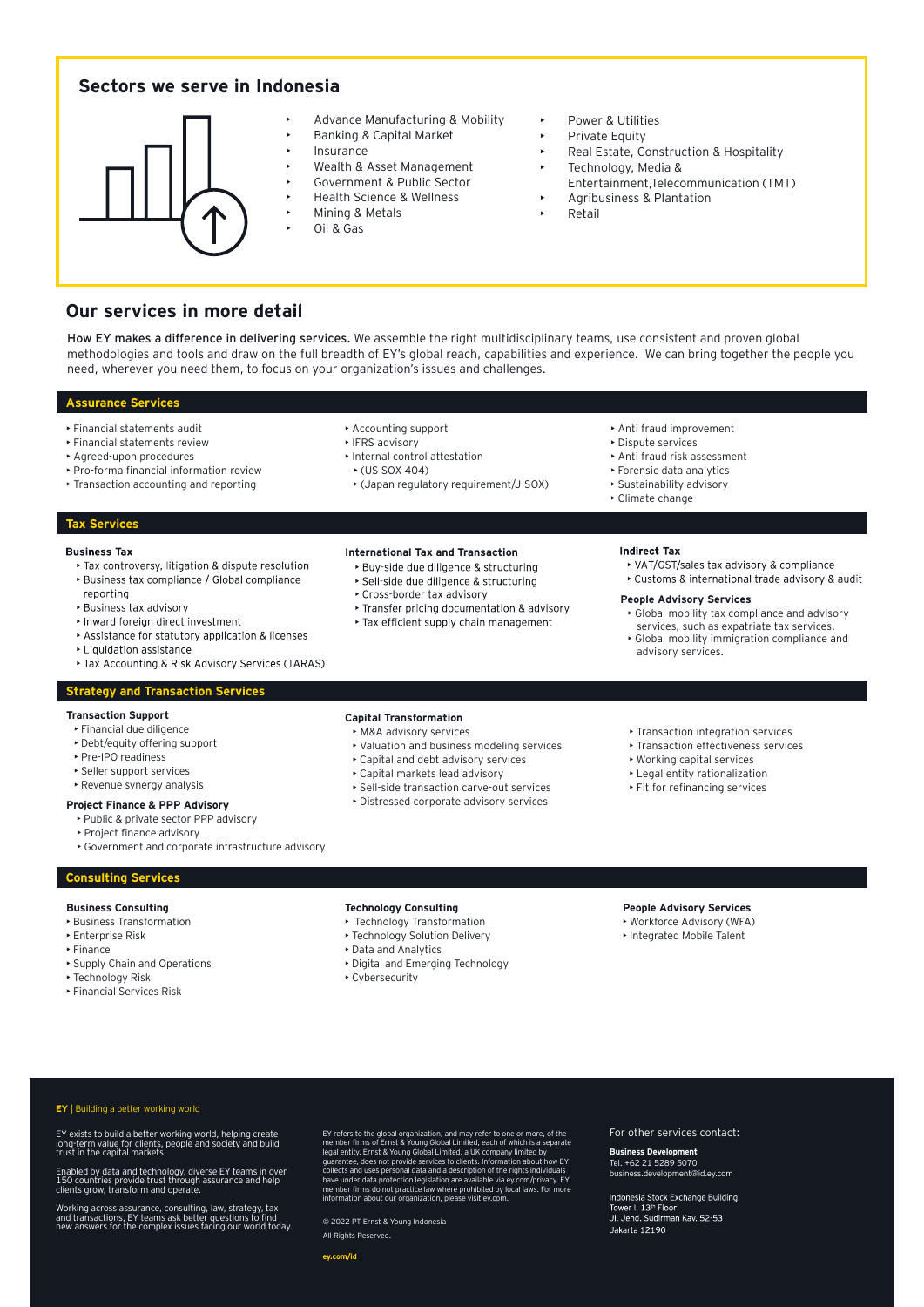

# **Kehadiran EY secara global dan di Indonesia**

### EY Global

Kehadiran EY di 150 negara melalui lebih dari 300.000 orang di seluruh dunia menjadi landasan kesuksesan kami.

Kami menggabungkan tim multidisiplin yang tepat untuk hubungan bisnis kami dengan klien, memanfaatkan jaringan profesional global kami miliki. Dengan metodologi global kami yang telah terbukti, kami fokus pada pemahaman masalah dan proses bisnis, memberikan klien kami kesempatan untuk mendapatkan jaminan yang lebih kuat dan posisi kompetitif di lingkungan bisnis mereka.

• Orang-orang yang menunjukkan integritas, rasa hormat, kerja sama, dan inklusivitas. • Orang-orang dengan energi, antusiasme, dan keberanian

### EY Indonesia Fortune Global 500

Kami memiliki lebih dari 2.800 tenaga profesional yang berbasis di Indonesia.

Di EY, tujuan kami adalah Membangun dunia

Kami percaya dunia kerja yang lebih baik adalah dunia di mana pertumbuhan ekonomi berkelanjutan dan inklusif. Kami bekerja tiada henti untuk meningkatkan kualitas semua layanan kami, berinvestasi pada staf kami dan inovasi - untuk menggunakan pengetahuan, keterampilan, dan pengalaman kami untuk memenuhi tujuan kami dan menciptakan

kerja yang lebih baik.

perubahan positif.

Kami telah membina hubungan profesional yang luas dengan anggota penting/kunci di komunitas bisnis dan regulator. Dengan keahlian global dan pengetahuan lokal yang kuat, kami berada di posisi yang tepat untuk memberikan saran profesional tentang bersaing secara lebih efektif dalam lingkungan bisnis di Indonesia yang dinamis.

Berdasarkan jumlah % perusahaan yang diaudit



### Forbes Global 2000

Auditor berdasarkan % dari nilai pasar yang diaudit



# **Jasa EY Indonesia tawarkan**

hubungan berdasarkan melakukan

### **Assurance**

Kami adalah:

untuk memimpin. • Orang yang membangun

hal yang tepat.

Jaminan mandiri yang kuat pada keuangan perusahaan dan informasi non-keuangan membangun kepercayaan dan keyakinan dalam bisnis, memberikan tantangan yang tepat waktu dan konstruktif kepada manajemen dan informasi penting bagi investor, regulator, dan pemangku kepentingan lainnya.

**Nilai-nilai Kami Tujuan kami** 

Praktik Assurance EY membantu menumbuhkan kepercayaan di pasar modal dan sekitarnya dengan memberikan pelayanan profesional berkualitas tinggi. Empat kelompok layanan Assurance kami – terdiri dari Audit, Layanan Penasihat Akuntansi Keuangan, Layanan Forensik dan Integritas, serta Layanan Perubahan Iklim dan Keberlanjutan – memberikan wawasan dan pengetahuan teknis. Menggunakan metodologi global, teknologi, dan solusi bisnis yang gesit dan cerdas, 1.450 profesional Assurance kami membentuk tim multidisiplin yang tepat untuk membantu klien mengatasi masalah tersulit mereka. Hal ini memberikan tingkat kepercayaan yang mampu meningkatkan kepercayaan investor dan membantu organisasi memenuhi tanggung jawab regulasi, mengelola risiko, dan mendukung pertumbuhan ekonomi jangka panjang yang berkelanjutan.

### **Tax**

Bisnis Anda hanya akan mencapai potensi sebenarnya ketika Anda membangunnya di atas fondasi yang kuat dan membangunnya secara berkelanjutan. Di EY, kami percaya bahwa mengelola kewajiban pajak Anda secara bertanggung jawab dan proaktif dapat membuat perbedaan penting. Tenaga profesional pajak kami yang berbakat dan berdedikasi akan memberi Anda solusi tajam dan wawasan praktis yang diambil dari pengetahuan teknis dan pengalaman bisnis kami yang mendalam. Kami memiliki komitmen yang teguh untuk memberikan layanan pajak berkualitas yang disesuaikan dengan kebutuhan Anda.

### **Consulting**

EY Consulting adalah bisnis senilai US\$11 miliar dengan lebih dari 70.000 staf di seluruh dunia. Kami sedang membangun lingkungan kerja yang lebih baik dengan mengubah bisnis melalui kekuatan manusia, teknologi, dan inovasi. Pendekatan kami yang berpusat pada klien berfokus untuk mendorong nilai jangka panjang bagi klien kami dengan memecahkan masalah mereka yang paling strategis, dan layanan konsultasi kami diakui oleh komunitas analis global dan lebih dari 25 mitra aliansi kami.

EY Consulting terdiri dari tiga lini sub-layanan: Konsultasi Bisnis, Konsultasi Teknologi, dan Layanan Penasihat Sumber Daya Manusia (bekerja sama dengan Pajak).

### **Strategy and Transactions**

Strategi dan Transaksi memungkinkan klien untuk menavigasi kompleksitas dengan membayangkan kembali ekosistem, membentuk kembali portofolio dan menciptakan kembali identitas klien demi masa depan yang lebih baik. Dengan konektivitas dan skala global, kami mendorong strategi perusahaan, alokasi modal, dan konsultasi transaksi melalui eksekusi untuk memungkinkan penciptaan nilai jalur cepat. Kami mendukung aliran modal lintas batas dan membantu menghadirkan produk dan inovasi baru ke pasar. Dengan demikian, memungkinkan bagi klien kami untuk membangun dunia kerja yang lebih baik dengan membina nilai jangka panjang.